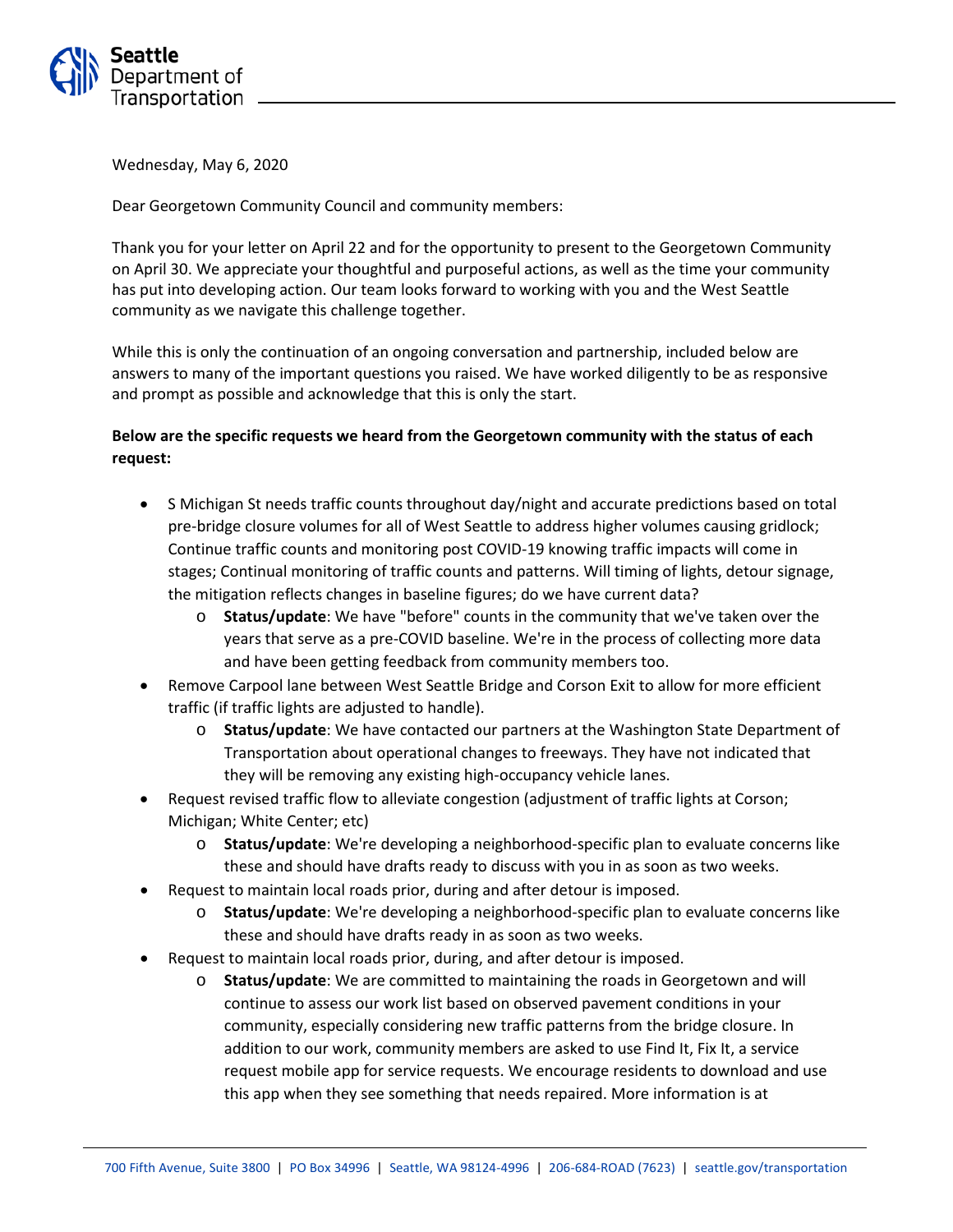[https://www.seattle.gov/customer-service-bureau/find-it-fix-it-mobile-app.](https://www.seattle.gov/customer-service-bureau/find-it-fix-it-mobile-app) You can also call 684-ROAD with specific locations if the app doesn't work for you.

- Ensure additional traffic is not routed through neighborhood streets
	- o **Status/update**: We are responding to cut-through and safety service requests as we receive them from community members and based on observations by our traffic engineers in the field. We are also working to keep the arterial street network moving efficiently to encourage its use instead of the residential system some choose to use for longer trips.
- Implement improvements at the intersection of S Bailey St, Corson Ave S, and S Michigan St. In addition to completed plan, consider closing the southbound ingress of Carleton from MI/Bailey to prevent speeding cut throughs
	- o **Status/update**:
		- We've made some minor timing adjustments at 4th and Michigan.
		- SDOT's current plan is to develop one or two high-cycle-length signal plans for Michigan Street to help flush traffic. Whether this plan will be regularly scheduled or only used during certain times is still to be determined. We have not started on this effort yet.
		- We are looking at issues with Michigan/Bailey/Carleton but solutions are likely to be tactical.
- Request to implement a traffic control device to address hazard accessing Airport Way S
	- o **Status/update**: We will look at possible improvements at this location and include follow-up in the neighborhood-specific plan we are developing to evaluate concerns like these. We should have a draft ready in as soon as two weeks.
- Do not abandon/shelve plan/study the Georgetown to Downtown bicycle facility planning. Implement low cost protected facilities to provide safe bike travel option. Begin with higher risk areas.
	- o **Status/update**: We are working with our colleagues who are managing that project to see whether it's status has changed in light of either the bridge closure or impending budget reductions caused by the pandemic. We will let you know what we learn.
- Implement "local access only" signage and law enforcement monitoring
	- o **Status/update**: We don't install local access only signs because our partners at the Seattle Police Department tell us they are challenging to enforce and our own teams tell us they have minimal effect on traffic calming. Public streets are open to everyone and these signs can also have the unintended consequence of making people feel unwelcome in a community, which goes against our goals as a city.
- Implement Georgetown City Hall Transit Hub.
	- o **Status/update**: We're going to connect with our Georgetown planning team and King County Metro to learn more about this concept and then follow-up with you.
- Implement low cost separated bicycle network facilities.
	- o **Status/update**: We are working to develop a series of bike facilities to and from Duwamish crossings to help people get around more efficiently and safely without a car during the bridge closure.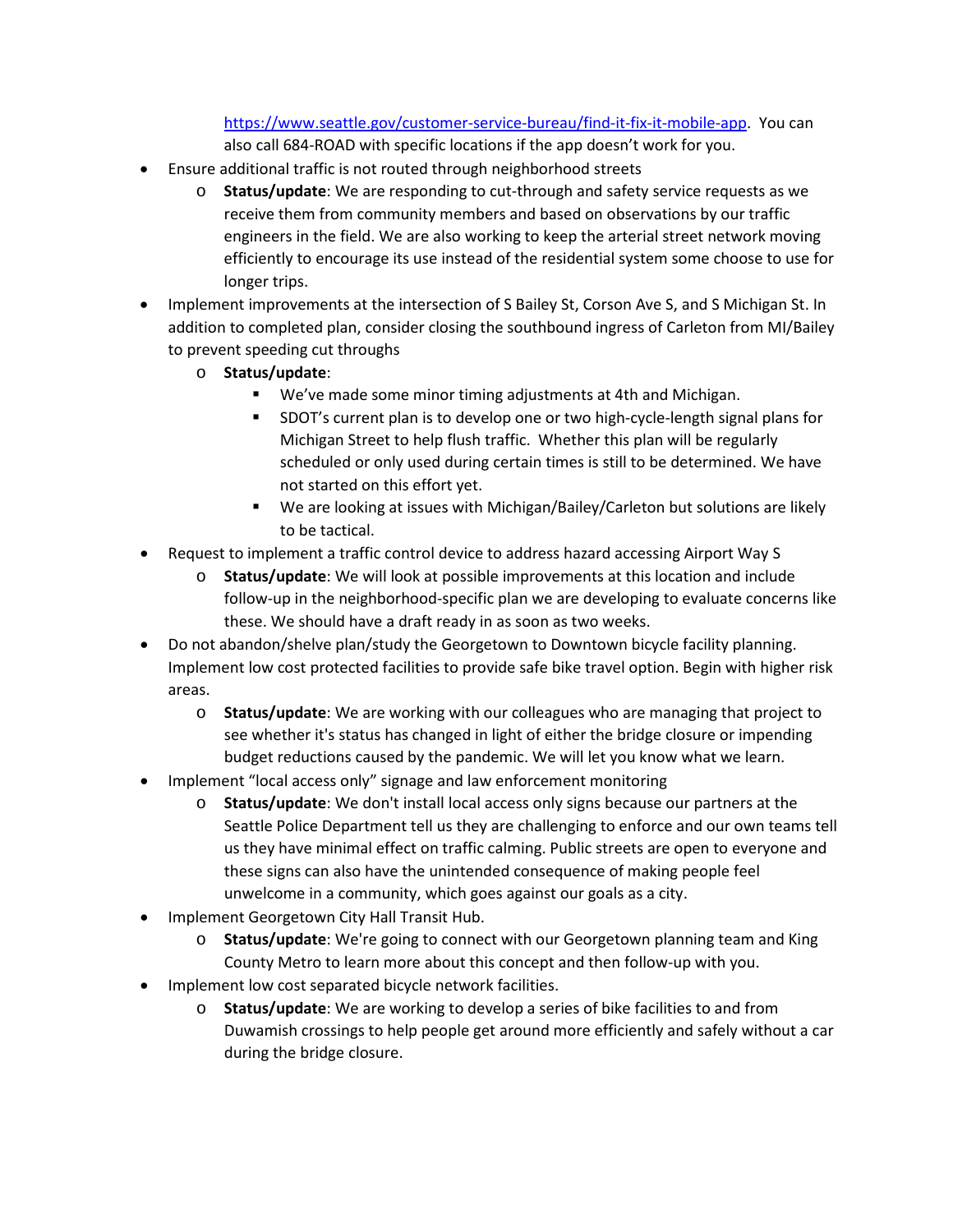- Implement Safety Improvements at Bike Pedestrian Safety Analysis intersection locations impacted by detour routes.
	- o **Status/update**: We're developing a neighborhood-specific plan to evaluate concerns like these and should have drafts ready in as soon as two weeks. This plan will look at existing plans and analysis such as the Georgetown Mobility Study and Bicycle and Pedestrian Safety Analysis for guidance.
- Implement Airport Way Speed Management and install business area Gateways
	- o **Status/update**: We are planning to post lower speed limits on Airport Way and all other arterial streets in Georgetown.
- Assistance in improving/establishing a robust community emergency response plan for Georgetown residents and businesses.
	- o **Status/update**: We understand why emergency response is top-of-mind considering what's happening with the bridge. Can you please tell us more and if you are already working with our emergency response partners at EOM, SFD, and SPD? We have designated emergency response routes and have already prioritized emergency response vehicles during the bridge closure. But it sounds like you're looking for more and we want to better understand this request so we can be helpful.
- Public acknowledgment of impacts in Georgetown and river communities, commitment to emergency funding and mitigation to the level it is being pursued for neighborhoods along alternate routes in West Seattle
	- o **Status/update**: The City of Seattle has publicly acknowledged that the indefinite closure of the West Seattle High-Rise Bridge will have far-ranging negative impacts on all Seattle communities. We are truly sorry this is happening and understand why Georgetown and the other Duwamish communities are concerned and frustrated.
- Prioritize and complete, and expedite current projects that will address bridge closure traffic impacts (e.g 4th Ave bridge). What criteria is used to prioritize capital projects?
	- o **Status/update**: We are developing neighborhood specific plan for Georgetown and are currently developing criteria, and want to include feedback from the community as part of our prioritization process.
- What are SDOT and SPDs plans for directing traffic post-COVID stay at home orders? On site traffic control by law enforcement officers?
	- o **Status/update**: We are in near-constant contact with our partners at the Seattle Police Department about traffic control related to the bridge closure. And long-range planning about how people are going to get around both during and after the Stay Home, Stay Healthy order is in effect is a top priority. Right now, we are developing comprehensive traffic operations plans and targets for updated mode splits that would help people understand the kinds of travel shifts that would reduce the likelihood of major traffic congestion once SHSH is lifted. We are creating signed detour routes and updating signals to direct traffic, for example.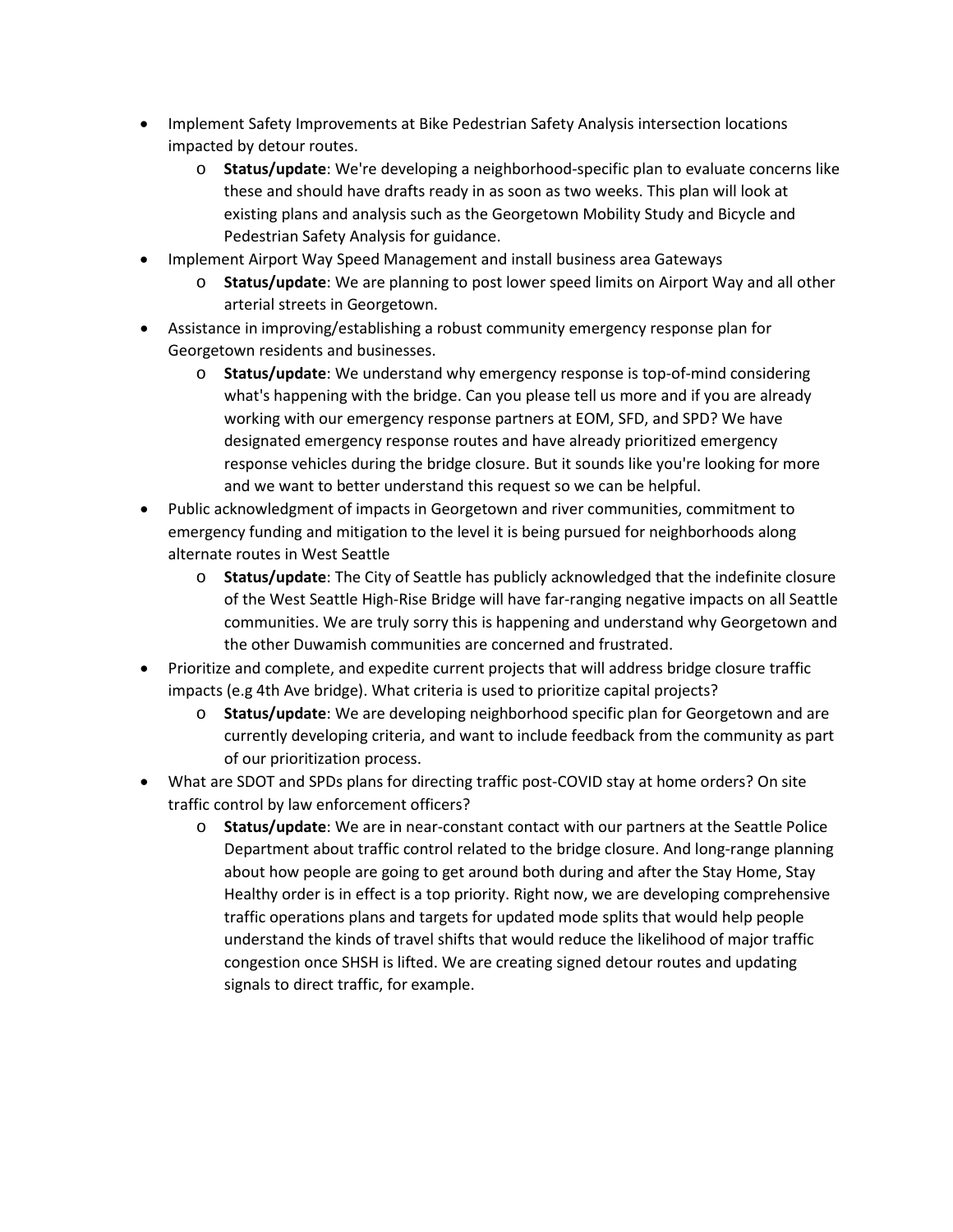- Limited access, signage, enforcement, Waze and other directions apps to address safety in the neighborhood with cut through traffic on side streets. What is SDOT plan for limiting cut thru traffic when drivers get frustrated or creative. We see huge increases in volumes and speed just with recent 4th/Michigan roadwork detours, alleys, residential.
	- o **Status/update**: We are responding to cut-through and safety service requests as we receive them from community members and based on observations by our traffic engineers in the field. We are also working to keep the arterial street network moving efficiently to encourage its use instead of the residential system some choose to use for longer trips. We are in contact with online map service companies and have let them know about our concerns about cut-through traffic. We are limited in our abilities to regulate this behavior since drivers are being sent to public streets accessible to all and not encouraged to break any laws or speed. That being said, we will continue to monitor and react to concerning and illegal driving behavior.
- Air quality monitoring in established hot spots to address environmental concerns with increased traffic volumes. Are there any plans for mitigation?
	- o **Status/update**: The City has long-standing plans to reduce pollution and greenhouse gas emissions, particularly those associated with transportation. We can check with partner agencies to see if there are plans to monitor air quality above what's happening today.
- Include Georgetown leaders at ongoing task force for short- and long-term decision making/ monitoring/adjustments. How will SDOT and other city agencies guarantee partnership and consultation knowledgeable people in the community
	- o **Status/update**: We want Georgetown community and business stakeholders to be "at the table" as we make decisions and get through the bridge closure together. Thank you for being proactive and helping us learn what the signers of your letter are currently prioritizing.
- Discuss and plan as part of emergency response planning (immediate needs and long range): Emergency services access with higher traffic volumes
	- o **Status/update**: Please see our response above about emergency response questions. Let's connect about that specific issue so we can learn more about your concerns and problem-solve collaboratively.
- Discuss with Freight Advisory Board: freight access with increased volumes. What are the impacts on freight mobility and access points to local businesses?
	- o **Status/update**: We met with the SDOT Freight Advisory Board about the bridge closure and are coordinating with freight stakeholders about a freight action plan.
- From April 23 Meeting: Reach out to Recology and Waste Management to discuss how their freight patterns might change. There is a current arrangement with these two to no send freight up Carlton, Corson, and Ellis.
	- o **Status/update**: We are working with our freight community partners on this idea and will confirm that the haulers have been included in the conversation. They are engaged in traffic management planning during the bridge closure.